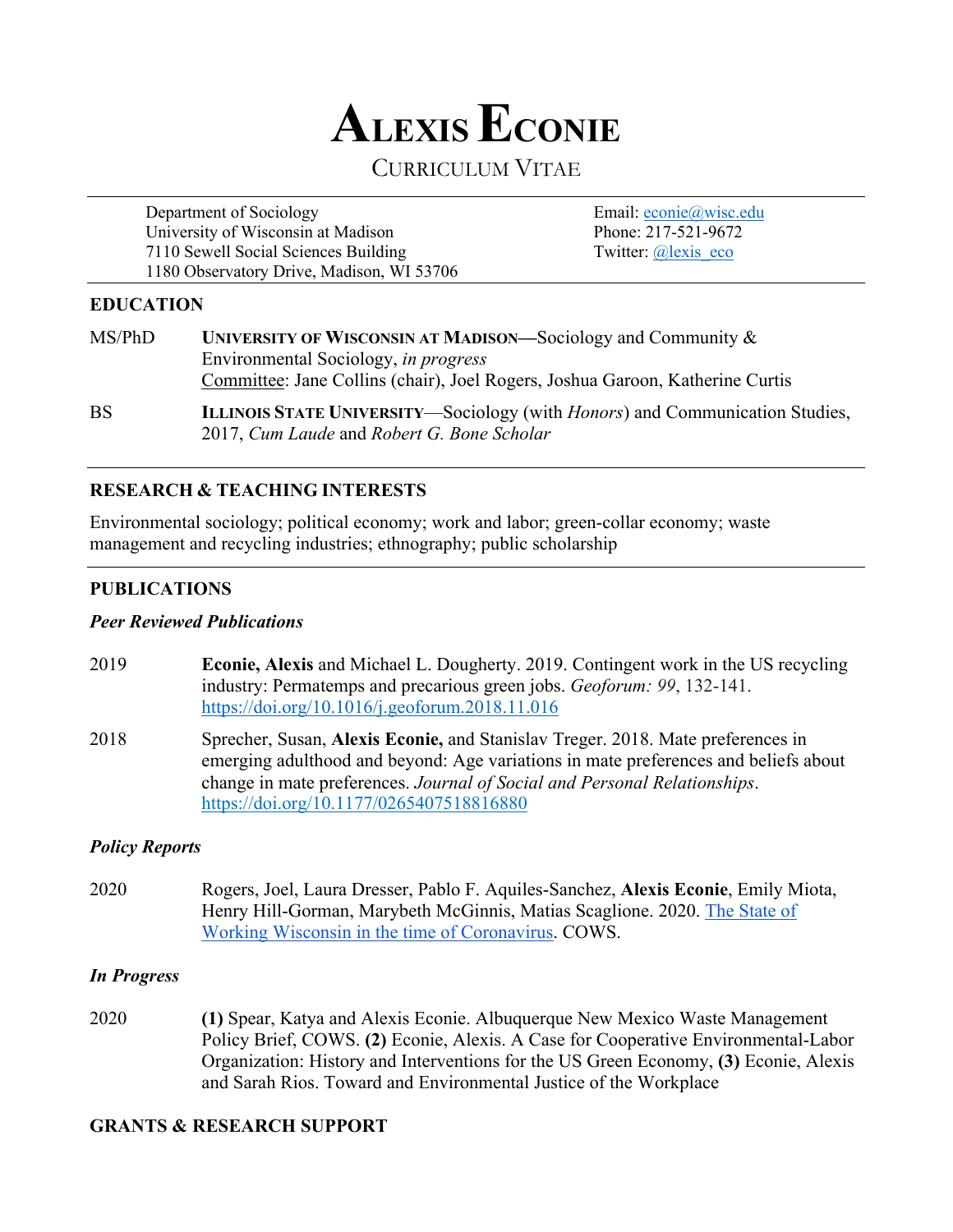| <b>External</b> |                                                                                  |
|-----------------|----------------------------------------------------------------------------------|
| 2018            | CAC AmeriCorps Education Award (\$5,815)                                         |
| 2017            | American Sociological Association Honors Program, Travel Grant (\$700)           |
| 2017            | National Science Foundation REU Travel Grants (cumulative, \$1,850)              |
| 2016            | National Science Foundation LAKES REU (\$4,000)                                  |
| <b>Internal</b> |                                                                                  |
| 2019            | Crowe Scholarship Travel Award, University of Wisconsin-Madison (\$700)          |
| 2019            | Travel Funding, Department of Sociology, University of Wisconsin-Madison (\$120) |
| 2018            | Sustainability Research Stipend, University of Tennessee-Knoxville (\$3,000)     |
| 2017            | Robert G. Bone Scholarship, Illinois State University (\$4,000)                  |
| 2017            | CAS Travel Funding, Illinois State University (\$250)                            |
| 2017            | Travel Funding, Sociology/Anthropology Dept., Illinois State University (\$350)  |

### **HONORS & AWARDS**

#### *External*

| 2017<br>2017    | American Sociological Association Honors Program<br>Council on Undergraduate Research Outstanding Achievement in Research Award |
|-----------------|---------------------------------------------------------------------------------------------------------------------------------|
| <b>Internal</b> |                                                                                                                                 |
| 2018            | First-Year Choice Research Assistantship, Community & Environmental Soc, UW                                                     |
| 2017            | Robert G. Bone Scholar, Illinois State University                                                                               |
| 2017            | Ben Keeley Award, Dept. of Sociology & Anthropology, Illinois State University                                                  |
| 2016            | Alpha Kappa Delta, sociology honor fraternity, Illinois State University                                                        |
| 2016            | Lambda Pi Eta, communication studies honor fraternity, Illinois State University                                                |
| 2016            | John A. Kinneman Award, Dept. of Sociology & Anthropology, Illinois State Univ.                                                 |

### **CONFERENCE ACTIVITY**

### *Panels Organized*

| 2020                  | "Labor, Environment, and the Green New Deal," Society for the Study of Social<br><i>Problems (SSSP)</i> Annual Meeting. Panel <b>Presider</b> and <b>Co-Organizer</b> with Todd E.<br>Vachon (Rutgers University). San Francisco, California. August 7-9, 2020. <sup>†</sup> |
|-----------------------|------------------------------------------------------------------------------------------------------------------------------------------------------------------------------------------------------------------------------------------------------------------------------|
| 2019                  | "Urban Responses to Climate Change," Society for the Study of Social Problems (SSSP)<br>Annual Meeting. Panel Presider and Co-Organizer with Yuki Kato (Georgetown<br>University). New York, New York. August 10-13, 2019. <sup>†</sup>                                      |
| <b>Panel Presider</b> |                                                                                                                                                                                                                                                                              |
| 2020                  | "Climate Change and Inequality," <i>Midwest Sociological Society (MSS)</i> Annual<br>Meeting. Panel Presider. Omaha, Nebraska. April 2-5, 2020. <sup>†</sup>                                                                                                                 |

### *Papers Presented (Select)*

- 2020 **Econie, Alexis.** "Toward an Environmental Justice of the Workplace." *American Sociological Association* (*ASA*) Annual Meeting. San Francisco, California. August 8- 11, 2020.⤉
- 2020 **Econie, Alexis.** "The Social Construction of Skill and Risk in Green Industry." *Society for the Study of Social Problems (SSSP)* Annual Meeting. San Francisco, California.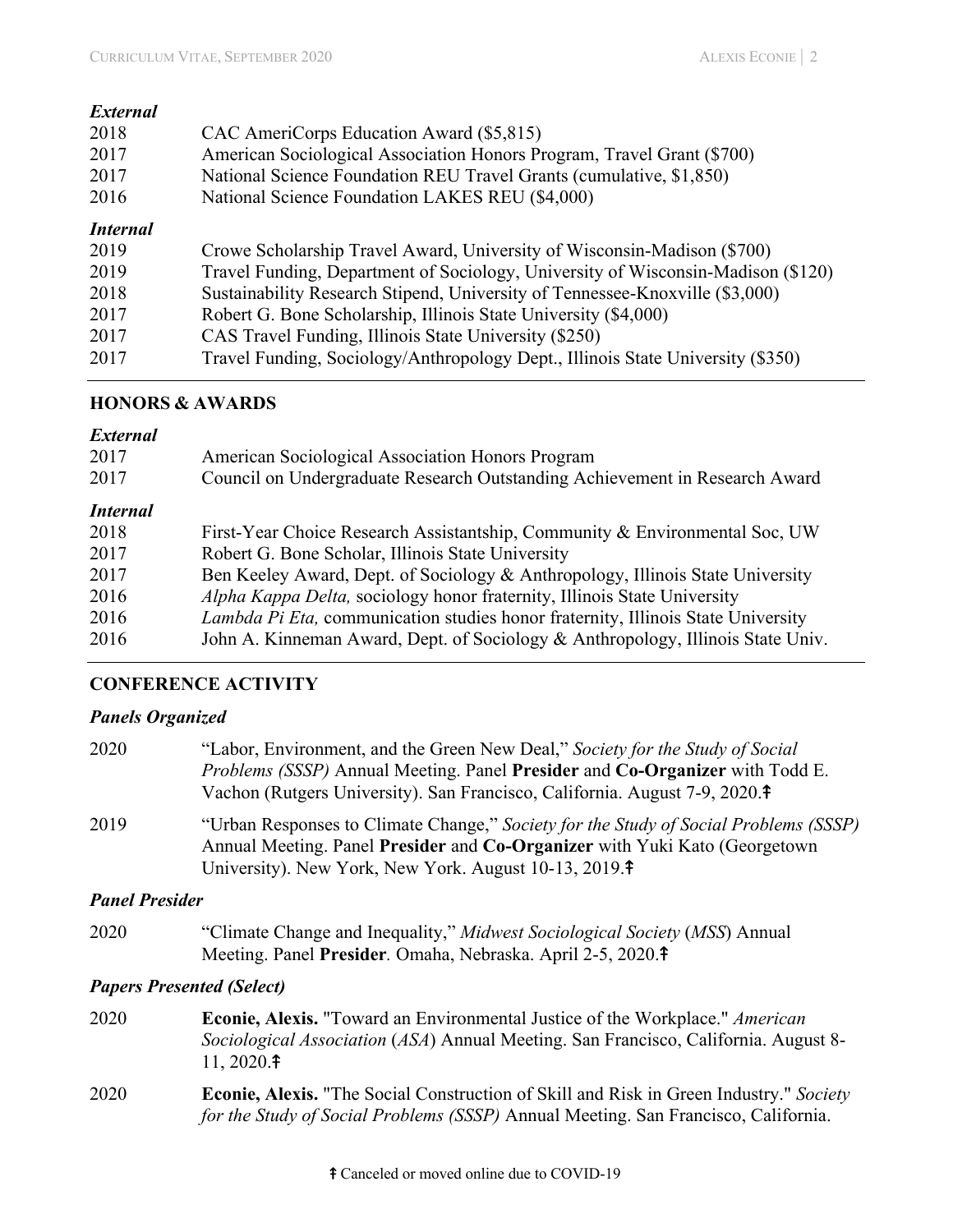August 7-10, 2020.⤉

- 2020 **Econie, Alexis.** "High Risk, 'Low-Skill'? Assessing Value Economy of Work in Waste Management Industries." *Midwest Sociological Society (MSS).* Annual Meeting. Omaha, Nebraska. April 2-5, 2020.<sup>‡</sup>
- 2019 **Econie, Alexis.** "Expanding the Scope of Place-Based Environmental Justice Scholarship: Communities, Health, and the Workplace." *Society for the Study of Social Problems (SSSP)* Annual Meeting. New York, New York. August 10-13, 2019.
- 2018 **Econie, Alexis** and Michael L. Dougherty. "Precarious Work in the US Recycling Industry." *Political Ecology Network (POLLEN) Biennial Conference.* Oslo, Norway. June 19-22, 2018.
- 2017 Paulson, Nels, **Alexis Econie,** and Clare Salerno. "Social Capital and Cyanobacteria: How Reconnecting Non-Operating Landowners to Their Tenants and Communities Could Help End Water Pollution." *Society for the Study of Social Problems (SSSP) Annual Meeting*. Montreal, Québec, Canada. August 11-13, 2017.
- 2017 Sprecher, Susan, **Alexis Econie**, Stanislav Treger, and Ryan Willard. "Mate Preferences in Emerging Adulthood and Beyond: Cross-Sectional and Retrospective Analysis to Examine Changes." *Annual Meeting of Interdependence, Interactions, and Relationships.* Syracuse, NY. June 23-25, 2017.
- 2016 **Econie, Alexis.** "Social Capital and Sustainable Land Usage." *Wisconsin Sociological Association (WSA)* Annual Meeting. Madison, Wisconsin. October 21, 2016.
- 2016 **Econie, Alexis.** "Ideologies and Perceptions of Poverty in the United States." *American Sociological Association* Annual Meeting*.* Presented as part of the *ASA Honors Program*. Seattle, Washington. August 20-23, 2016.

### **RESEARCH EXPERIENCE**

#### *Assistantships*

| 2020    | <b>Project Assistant</b> to Joel Rogers, COWS; "Metro Moneyball for Cities"; "State of<br>Working Wisconsin in COVID-19"; "ProGov21 - Progressive Governance for the 21st<br>Century" |
|---------|---------------------------------------------------------------------------------------------------------------------------------------------------------------------------------------|
| 2018-19 | Research Assistant to Jane Collins, University of Wisconsin-Madison, "Civil"<br>Reproductive Rights in Virginia"                                                                      |
| 2016    | National Science Foundation REU Fellow, "LAKES: Linking Applied Knowledge in<br>Environmental Sustainability"                                                                         |
| 2015-17 | <b>Research Assistant</b> to Michael Dougherty, Illinois State University; "Mining in Latin<br>America: Critical Approaches to the New Extraction" and "The Greening of Illegality"   |
|         |                                                                                                                                                                                       |

### *Research Centers & Labs*

- 2020- **Trash Lab Creator and Director**, University of Wisconsin-Madison Research Assistants: *Gretchen Trast, Kaylee Castleberry*
- 2020- **COWS Graduate Project Assistant**, University of Wisconsin-Madison Research Assistants: *Pablo F Aquiles-Sanchez, Henry Hill-Gorman, Ada Inman*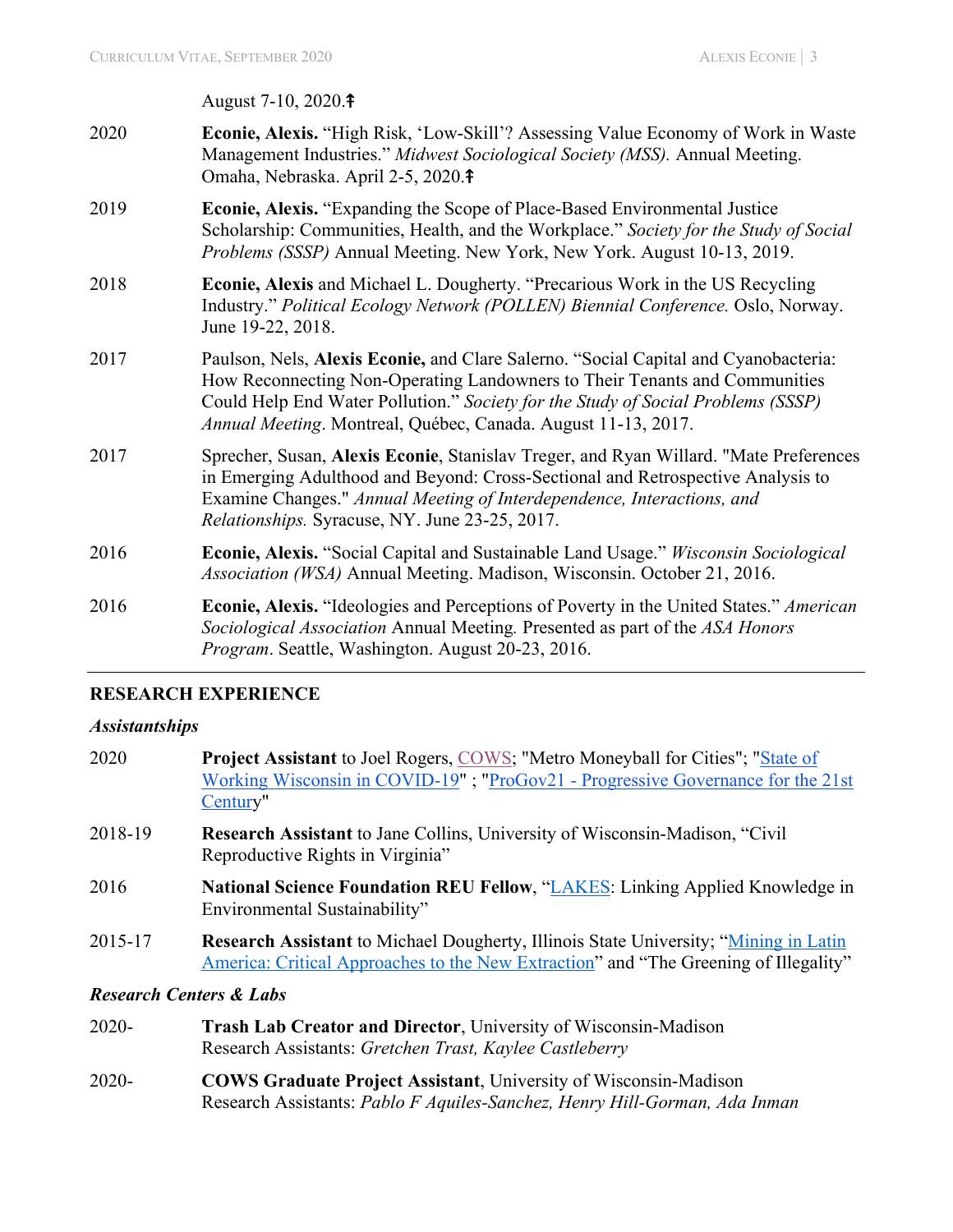2016-17 **Social Interaction Research Laboratory Co-Director** with Susan Sprecher, Illinois State University; "Computer Mediated Communication Effects on the Getting-Acquainted Process" and "Impacts of Perceived Similarity vs. Dissimilarity on Initial Encounters"

#### *Survey Instruments Designed*

2016 Red Cedar Watershed Landownership Survey (RCWLS). With Nels Paulson (Univ. Wisconsin-Stout) and Clare Salerno (Wellesley College).

#### **TEACHING EXPERIENCE**

#### *Assistantships*

| 2020 | Co-Instructor, "Guided Research: Progressive Policy Analysis," COWS & Dept. of<br>Sociology, University of Wisconsin-Madison, Summer Semester                              |
|------|----------------------------------------------------------------------------------------------------------------------------------------------------------------------------|
| 2020 | <b>Instructor</b> , "Guided Research: Environment & Labor," Department of Sociology,<br>University of Wisconsin-Madison, Spring Semester                                   |
| 2020 | <b>Teaching Assistant, "Ethnic Movements in the US," Department of Sociology and</b><br>Department of Asian American Studies, Univ. Wisconsin-Madison, Spring Semester     |
| 2019 | <b>Teaching Assistant, "American Society: How it Really Works," Department of</b><br>Sociology, University of Wisconsin-Madison, Fall Semester                             |
| 2016 | <b>Teaching Assistant, "Personal Relationships," Department of Sociology &amp;</b><br>Anthropology, Illinois State University, Fall Semester                               |
| 2015 | <b>Teaching Assistant, "Sociological Inquiry," Department of Sociology &amp;</b><br>Anthropology, Illinois State University, Spring Semester                               |
| 2014 | <b>Teaching Assistant, "People in Places: Understanding and Developing Community,"</b><br>Department of Sociology & Anthropology, Illinois State University, Fall Semester |
|      |                                                                                                                                                                            |

### *Other Paid Teaching Experience*

2019 **Reader/Grader,** "Environment, Natural Resources, and Society," Department of Community & Environmental Sociology, University of Wisconsin-Madison, Spring semester

### *Guest Lectures*

2020 **Guest Lecturer,** "Doing Sociology," Illinois State University, September 29, 2020

### *Mentoring Experience*

- 2019**- Graduate Student Mentor**, Sociology Graduate Mentoring Program, Department of Sociology, University of Wisconsin-Madison (mentees and cohort year listed below) *Madeline Brighouse Glueck, 2020 John Canfield Jr., 2019*
- 2018**- Social Science Research Mentor**, Illinois Science and Technology Institute Mentoring Program (mentees and projects listed below) *Alan Goodyear, 2019,* "Convincing Citizens to take a More Active Role in Environmental Issues"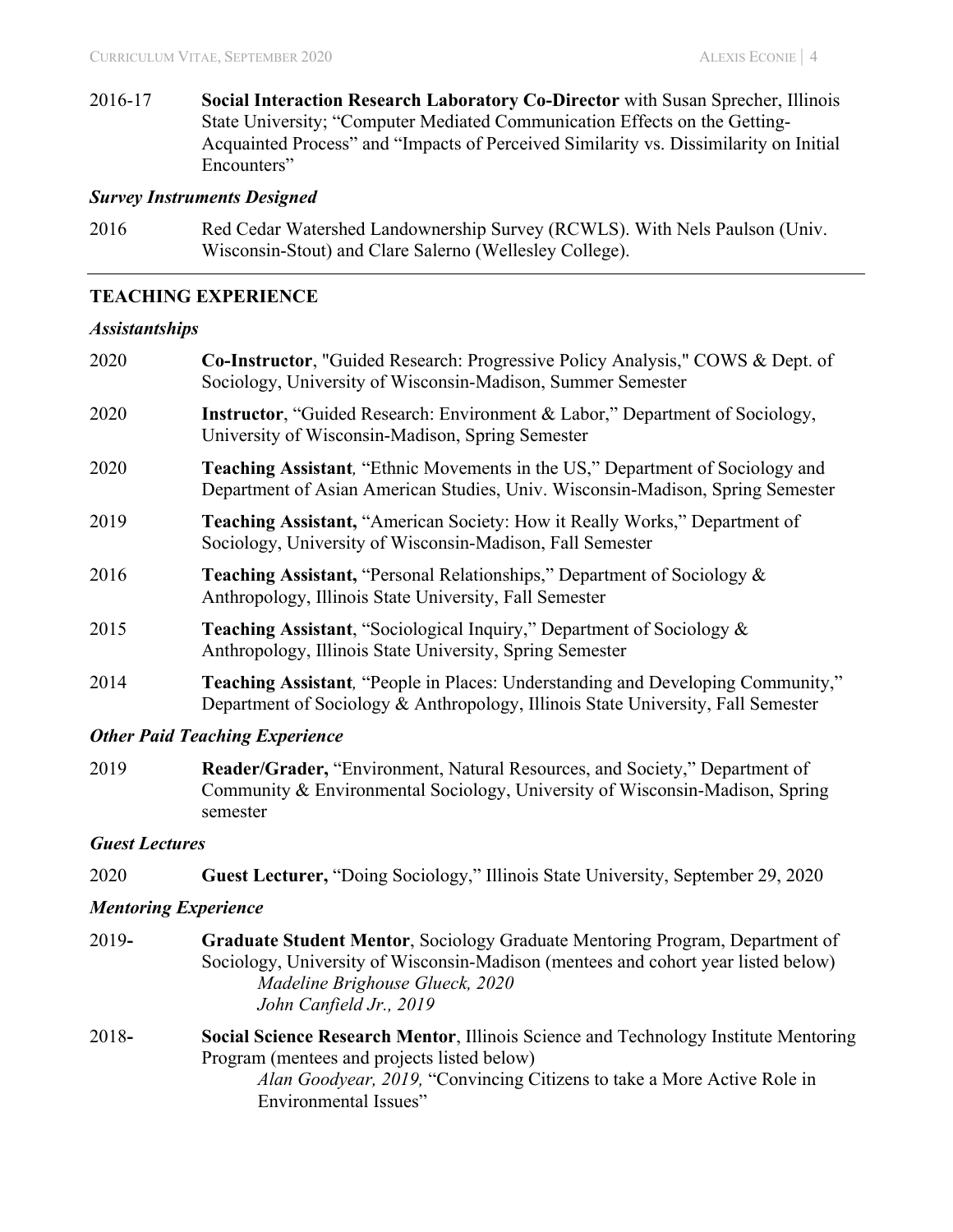*Jen Carmona, 2018,* "The Influence of Social Media on the Political Polarization and Political Participation of Young Eligible Voters"

#### **PROFESSIONAL SERVICE**

#### *Service to the Department*

- 2019-2020 **Undergraduate Curriculum Program Planning & Assessment Committee Member,** Department of Sociology, University of Wisconsin-Madison 2019-2020 **Graduate Student Representative**, Department of Community & Environmental Sociology, University of Wisconsin-Madison
- 2019 **Community & Environmental Sociology Brown Bag Co-Coordinator**, Department of Community & Environmental Sociology, University of Wisconsin-Madison
- 2017-2020 **Invited Alumni Board Member**, Department of Sociology & Anthropology Alumni Board, Illinois State University

#### *Department presentations and workshops developed/organized*

- 2020 *Creating and Managing Undergraduate Research Teams*, workshop given (with Sara Frank) December 8, 2020 at UW-Madison
- 2019 *Conferences and Networking,* panel given (with Eric Grodsky) December 11, 2019 at UW-Madison
- 2019 *The Academic Elevator Pitch,* workshop given September 25, 2019 at UW-Madison
- 2019 *UW Sociology Visit Day: Community & Environmental Sociology,* talk given (with Greg D. Wilson) March 5, 2019 at UW-Madison
- 2019 *Creating and Personalizing your Academic Five-Year Plan,* workshop held Feb 5, 2019 at UW-Madison
- 2018-2019 *An Undergraduate's Guide to Grad School Applications*, workshops held Nov 7, 2018; March 6, 2019 at UW-Madison

### *Service to the University*

- 2017-2020 **Alumni Board Member**, Illinois State University 2017-2018 **Past Recipient-Invited Selection Committee Member**, Robert G. Bone Scholarship Selection Committee, Illinois State University
- 2014-2015 **Elected Undergraduate Committee Member**, College of Arts and Sciences Council, Illinois State University

### *Service to the Discipline*

2018-2021 **Editor***,* Section on Environment and Technology newsletter, Society for the Study of Social Problems (SSSP) See Newsletters: Fall 2018, Spring 2019, Fall 2019, Summer 2020

### *Community Service & Civic Engagement*

2020 **Public Research Presentation**: Policy-based research presentation, "Food on the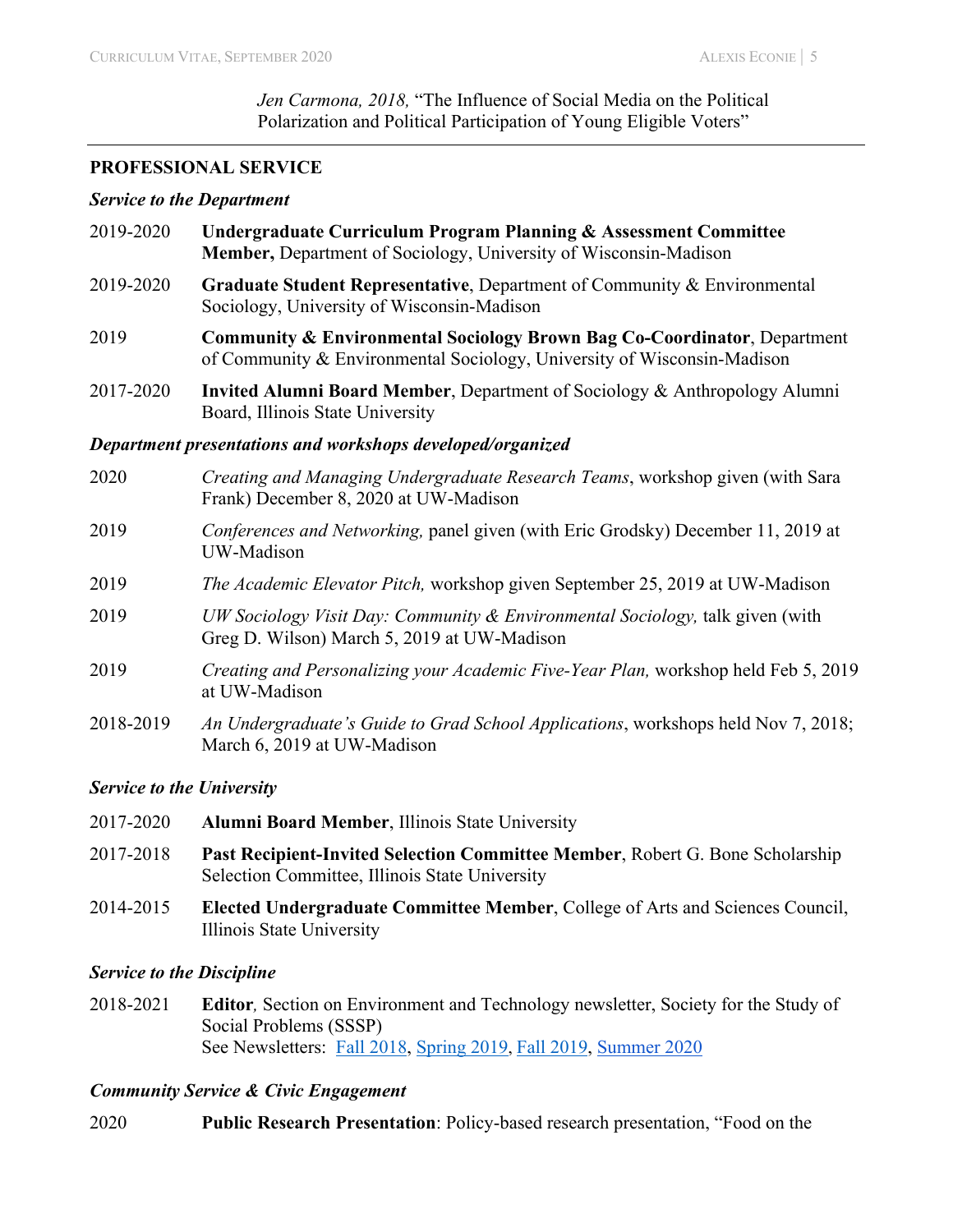Table, Workers at the Table," given with COWS, SEIU, and MASH virtually to the public on September 3, 2020.

- 2018-2020 **Social Science Research Mentor***,* Illinois Science & Technology Institute
- 2017-2018 **CAC AmeriCorps Member***:* 1,652 hours of environmental service to East Tennessee
- 2017 **Public Research Presentation**: Policy-based research presentation, "The Politics of Water Quality," given to members of the United States Congress in Washington, D.C. as part of the Council on Undergraduate Research's annual Posters on the Hill. April 25-27, 2017.
- 2016 **Habitat for Humanity***:* 75 hours of volunteer service to Winder, Georgia
- 2016 **Public Research Presentation**: Community action-based research presentation, "Red Cedar Watershed Land Tenure and Phosphorous Mitigation Analysis," presented at NSF LAKES REU public forum in Menomonie, WI. August 3, 2016.

# **MEDIA**

### *Popular Media by Alexis Econie*

| 2020 | Worker Profile Article Series for The 2020 State of Working Wisconsin                                                                            |
|------|--------------------------------------------------------------------------------------------------------------------------------------------------|
|      | Mariah Clark on Risks to Healthcare Workers published on October 1, 2020                                                                         |
|      | Tom Kastle on the Entertainment Industry in COVID, published Oct. 1, 2020                                                                        |
|      | Lisa Gordon on Nursing Home Care Work, published on September 2, 2020                                                                            |
|      | Troy Brewer on old Inequalities under COVID, published on September 2, 2020                                                                      |
|      | Michael Chapple on Essential and Exposed Work, published June 30, 2020                                                                           |
|      | Demetricia Shipp on Accessing State Assistance, published June 30, 2020                                                                          |
|      | Anthony Steward on COVID Union Support, published July 14, 2020                                                                                  |
| 2019 | "Temporary Workers of the US Recycling Industry" article featured on Pam Oliver's<br>Race, Politics, and Justice blog. Published March 19, 2019. |
|      |                                                                                                                                                  |
| 2016 | "Socializing for a Cleaner Watershed: Connectivity and BMP Lease Agreements."                                                                    |
|      | Introduction and Part 1 of an 11-part featured article series printed in The Chetek Alert                                                        |
|      | and published online at <i>Chippewa.com.</i> Published August 22, 2016.                                                                          |
|      | <b>Popular Media featuring Alexis Econie and her work</b>                                                                                        |
| 2020 | "Food on the Table, Workers at the Table." Public video conference roundtable with                                                               |
|      | Wisconsin-area labor organizations, COWS, and the public, September 3, 2020.                                                                     |
| 2020 | "Graduate Student Spotlight." University of Wisconsin Sociology Alumni Newsletter,                                                               |
|      | published January 2020.                                                                                                                          |
| 2018 | "UW-Stout Red Cedar Basin Research: Soil, Water, Community." Executive Report for                                                                |
|      | Dunn County, Wisconsin published August 2018.                                                                                                    |
| 2017 | "UT Hosts Sustainability Day, Promotes Environment-Friendly Organizations." News                                                                 |
|      | article published October 19, 2017 in <i>The Daily Beacon</i> .                                                                                  |
|      |                                                                                                                                                  |
| 2017 | "UT Office of Sustainability Challenges Dorms, Promotes Sustainability." News article                                                            |
|      | published October 9, 2017 in <i>The Daily Beacon</i> .                                                                                           |
| 2017 | "The Value of a Liberal Arts Education." Video short presented to all incoming                                                                   |
|      | undergraduate students at Illinois State University annual Preview Weekend. Video                                                                |